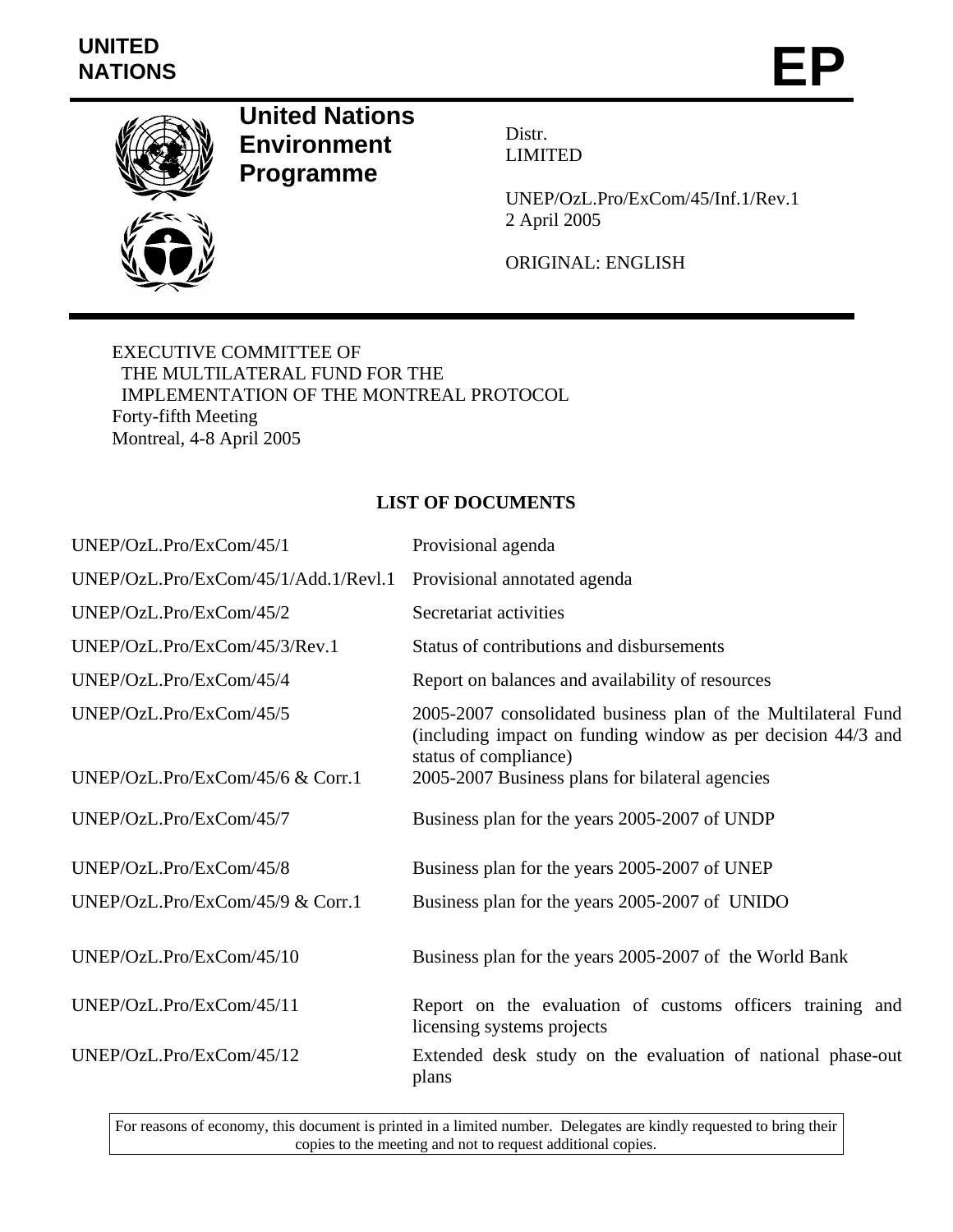UNEP/OzL.Pro/ExCom/45/13 Project implementation delays UNEP/OzL.Pro/ExCom/45/14 & Add.1 Report on implementation of approved projects with specific reporting requirements UNEP/OzL.Pro/ExCom/45/15 & Corr.1 Overview of issues identified during project review UNEP/OzL.Pro/ExCom/45/16 Bilateral co-operation UNEP/OzL.Pro/ExCom/45/17 2005 work programme amendments of UNEP UNEP/OzL.Pro/ExCom/45/18 2005 work programme of UNDP UNEP/OzL.Pro/ExCom/45/19 & Add.1 2005 work programme of UNIDO UNEP/OzL.Pro/ExCom/45/20 & Corr.1 2005 work programme of the World Bank UNEP/OzL.Pro/ExCom/45/21 Project proposals: Argentina UNEP/OzL.Pro/ExCom/45/22 Project proposals: Bhutan UNEP/OzL.Pro/ExCom/45/23 Project proposal: Botswana UNEP/OzL.Pro/ExCom/45/24 Project proposals: Brazil UNEP/OzL.Pro/ExCom/45/25 Project proposal: Chile UNEP/OzL.Pro/ExCom/45/26 Project proposals: China UNEP/OzL.Pro/ExCom/45/27 Project proposal: Cuba UNEP/OzL.Pro/ExCom/45/28 Project proposal: Dominican Republic UNEP/OzL.Pro/ExCom/45/29 Project proposals: Ecuador UNEP/OzL.Pro/ExCom/45/30 Project proposal: Guinea UNEP/OzL.Pro/ExCom/45/31 & Add.1 Project proposal: India UNEP/OzL.Pro/ExCom/45/32 Project proposal: Iran UNEP/OzL.Pro/ExCom/45/33 Project proposal: Lesotho UNEP/OzL.Pro/ExCom/45/34 Project proposal: Libya UNEP/OzL.Pro/ExCom/45/35 & Add.1 Project proposal: Macedonia UNEP/OzL.Pro/ExCom/45/36 Project proposal: Mali UNEP/OzL.Pro/ExCom/45/37 Project proposal: Mauritius UNEP/OzL.Pro/ExCom/45/38 Project proposal: Mexico UNEP/OzL.Pro/ExCom/45/39 & Add.1 Project proposal: Myanmar UNEP/OzL.Pro/ExCom/45/40 Project proposal: Nicaragua UNEP/OzL.Pro/ExCom/45/41 Project proposal: Romania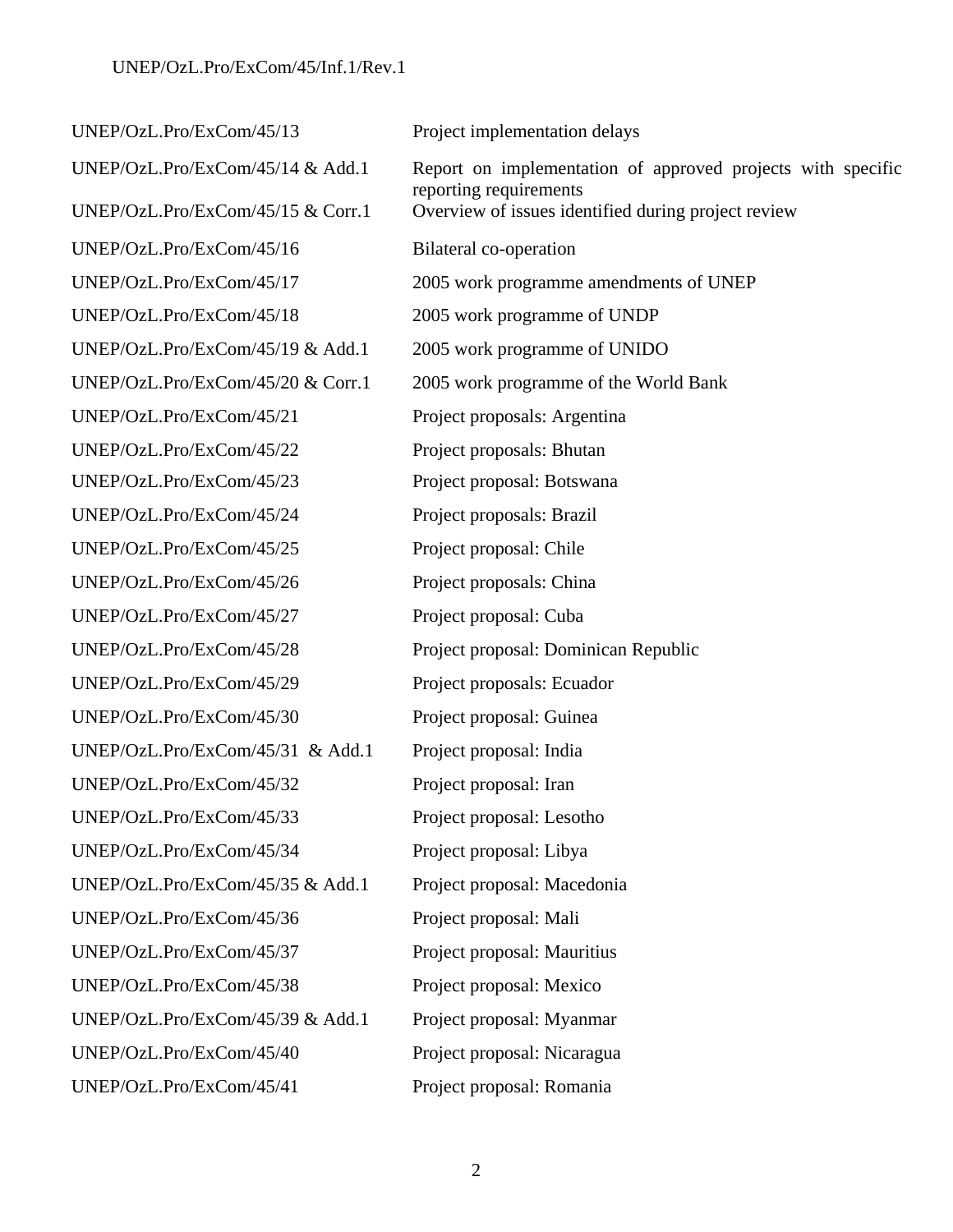| UNEP/OzL.Pro/ExCom/45/42          | Project proposal: Thailand                                                                                                                                                               |
|-----------------------------------|------------------------------------------------------------------------------------------------------------------------------------------------------------------------------------------|
| UNEP/OzL.Pro/ExCom/45/43          | Project proposal: Venezuela                                                                                                                                                              |
| UNEP/OzL.Pro/ExCom/45/44 & Add.1  | Project proposal: Viet Nam                                                                                                                                                               |
| UNEP/OzL.Pro/ExCom/45/45          | Country programme: Bhutan                                                                                                                                                                |
| UNEP/OzL.Pro/ExCom/45/46 & Corr.1 | Review of requirements for further assistance for the post-2007<br>period in low volume-consuming countries (follow up to<br>decisions $31/48$ and $43/37$ ).                            |
| UNEP/OzL.Pro/ExCom/45/47          | Enhancing capacity-building in the national ozone units of<br>Article 5 countries in the final stages of the Montreal Protocol<br>compliance period (follow-up to decision 44/64)        |
| UNEP/OzL.Pro/ExCom/45/48          | Report on the operation of the Executive Committee (follow-up<br>to decision $44/57$ )                                                                                                   |
| UNEP/OzL.Pro/ExCom/45/49          | Report on programme support costs of bilateral cooperation<br>projects (follow-up to decision 43/40)                                                                                     |
| UNEP/OzL.Pro/ExCom/45/50          | Report on the workshop on common terminology and procedures<br>for the reconciliation of accounts (follow-up to decision 44/55<br>(d) and decision $44/54$ )                             |
| UNEP/OzL.Pro/ExCom/45/51 & Add.1  | Report on the recommendations from the 2004 evaluation and<br>review of the Financial Mechanism of the Montreal Protocol<br>(follow-up to decision $44/60$ )                             |
| UNEP/OzL.Pro/ExCom/45/52          | ODS phase-out activities in the chiller sector, including chiller<br>replacements, awareness actions and measures for the effective<br>use of the recovered refrigerant (decision 44/61) |
| UNEP/OzL.Pro/ExCom/45/53          | Process agent uses in Article 5 Parties and their related emission<br>levels (decision $44/65$ )                                                                                         |
| UNEP/OzL.Pro/ExCom/45/54          | Report of the Subgroup on the Production Sector                                                                                                                                          |
| UNEP/OzL.Pro/ExCom/45/Inf.1/Rev.1 | List of documents                                                                                                                                                                        |
| UNEP/OzL.Pro/ExCom/45/Inf.2       | Terms of reference of the Executive Committee of the<br>Multilateral Fund as modified by the Sixteenth meeting of the<br>Parties in its decision XVI/38                                  |
| UNEP/OzL.Pro/ExCom/45/Inf.3       | Updated model rolling three-year phase-out plan: 2005-2007 (as<br>of the 44 <sup>th</sup> meeting of the Executive Committee)                                                            |
| UNEP/OzL.Pro/ExCom/45/Inf.4       | Review of the Executive Committee's activities in the chiller<br>sector                                                                                                                  |
| UNEP/OzL.Pro/ExCom/45/Inf.5       | List of participants                                                                                                                                                                     |